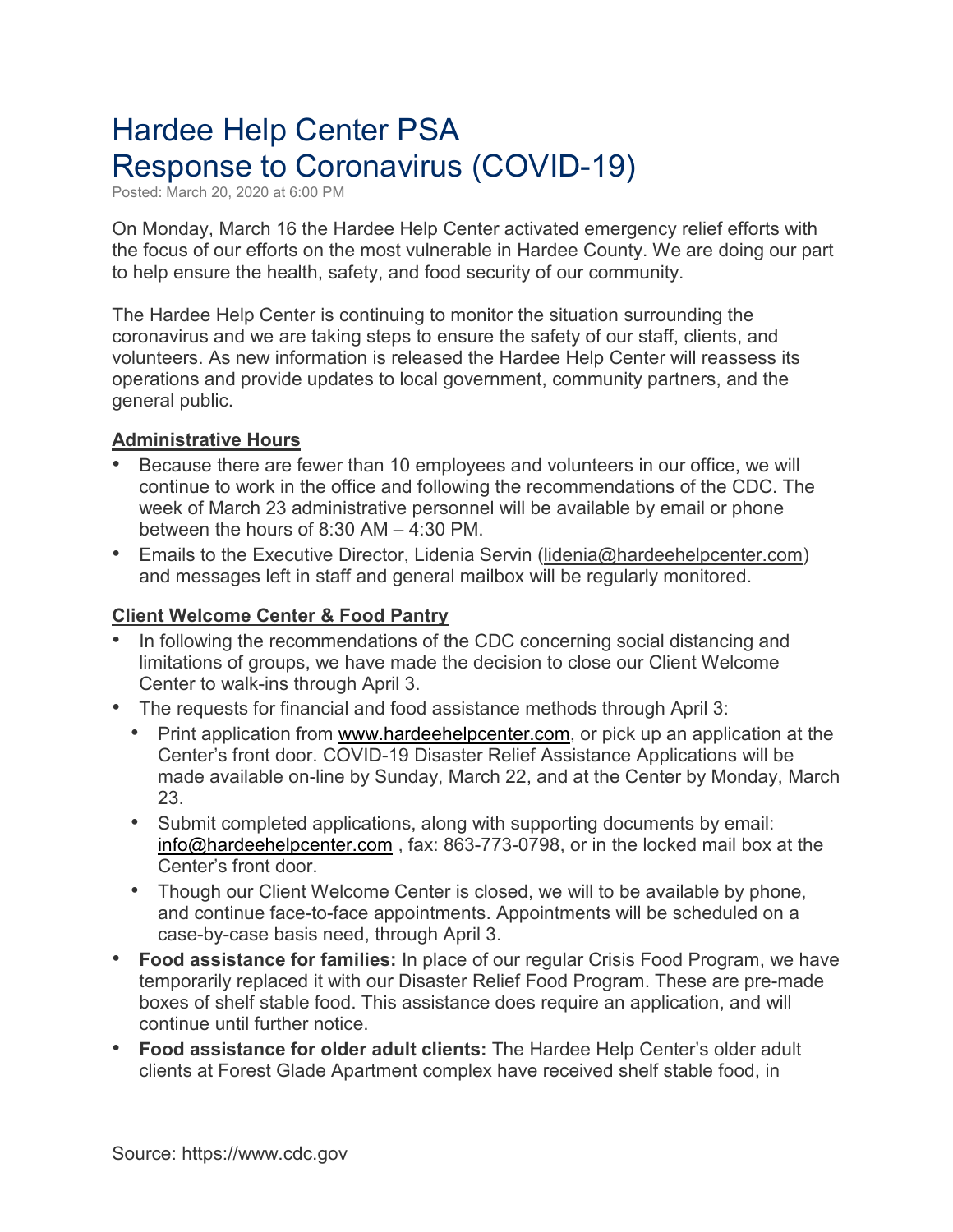addition to fresh produce, this week. We will contact them weekly to complete a wellness check, and continue to provide grocery supplements once a month.

- **Food assistance for older adult non-clients**: With the help of volunteers, we have visited and assessed the older adults in the Chatham Pointe Apartment complex. Wellness check calls will be made to those who do not have a neighbor, friend, or family member to offer help.
- **How to report a need**: With the help of concerned citizens we can offer services to other vulnerable people who may benefit from wellness check calls. If you know of a person, please complete the form 'Wellness Check Calls (COVID-19)'. The form will be published to Hardee Help Center's Facebook page and at [www.hardeehelpcenter.com](http://www.hardeehelpcenter.com/) by Monday, March 23. Requests can also be submitted via-email: [info@hardeehelpcenter.com](mailto:info@hardeehelpcenter.com) (Provide the person's name and phone number, and your relation to the person.).

# **Donations**

- Funds, food, and non-food donations are critical for our programs to provide the best help to families, especially in state of emergencies.
- Most needed food items:
	- Canned Foods
	- Snacks, Crackers, Chips, etc.
	- Distilled Water
	- Paper Goods
- To drop off donations through April 3:
	- Call (863-773-0034) to schedule a convenient drop off time.
	- Do not drop off donations if you are feeling sick, or displaying any symptoms of illness, please send another person.

# **Volunteers**

- To ensure the safety of our volunteers, the Hardee Help Center is asking weekly volunteers who are considered part of the vulnerable population to please remain home, and not place themselves in a high risk situation.
- Request for volunteers to help with packaging and distribution as the need arises will be posted on Hardee Help Center's Facebook page. On top of our standard, daily, safety and hygiene process because of the work we do with food and distribution we are undertaking precautions specific to COVID-19. We ask volunteers consider the following things:
	- If you are a healthy adult and want to volunteer, you can:
		- *•* Email: [info@hardeehelpcenter.com](mailto:info@hardeehelpcenter.com)
		- *•* Telephone: 863-773-0034
		- *•* Hardee Help Center Facebook Group: Volunteer Opportunities
	- *•* We are also limiting volunteering to ages 16-60 at this time, to best protect vulnerable populations.
	- *•* If you are feeling sick, or displaying any symptoms of illness, please stay home. It is true that we rely on volunteer power to get the job done, but we